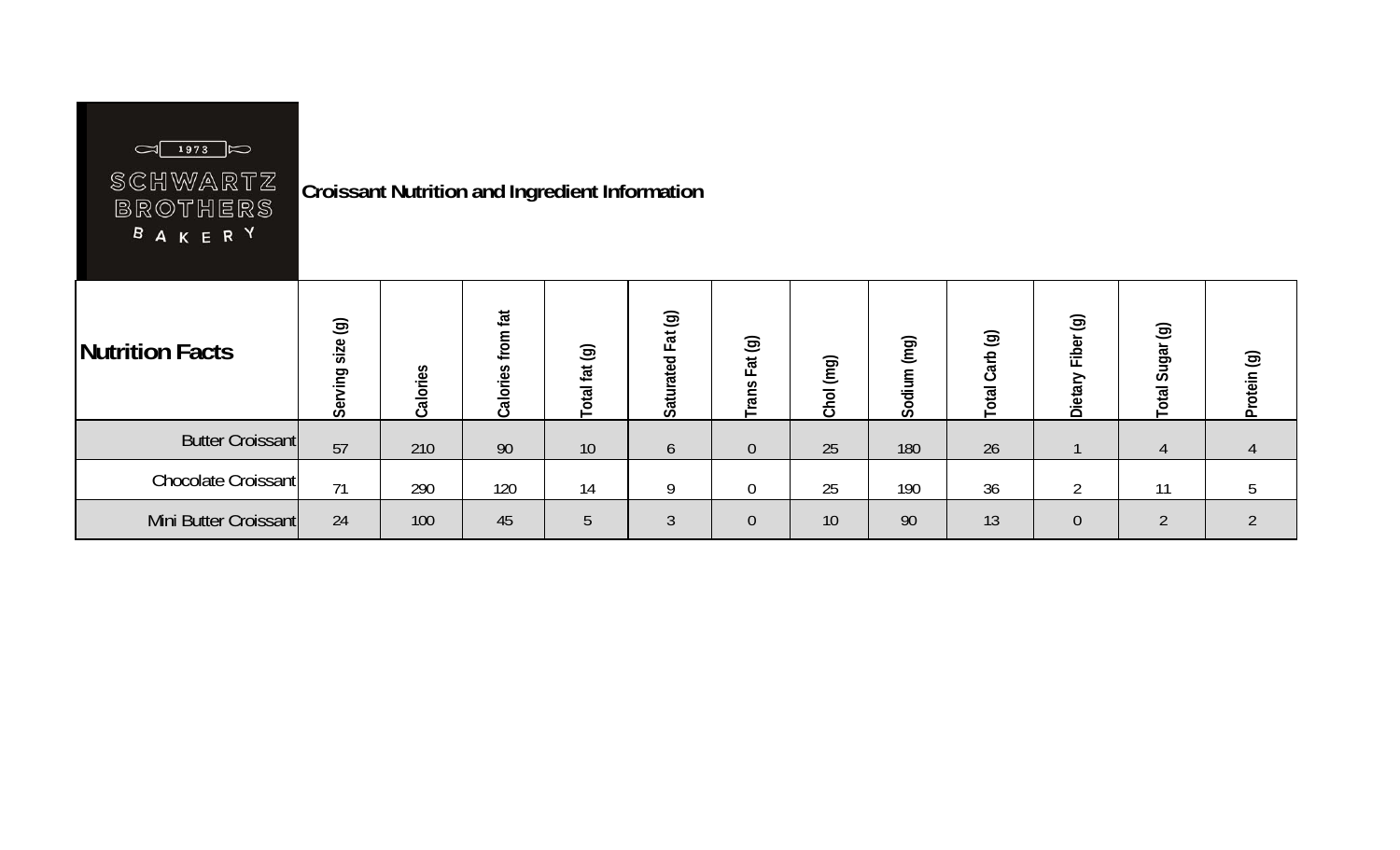## **Ingredients**

| <b>Butter Croissant</b>    |                                  | Enriched Unbleached Wheat Flour (Wheat Flour, Ascorbic Acid [Conditioner], Niacin, Reduced Iron, Thiamin Mononitrate, Riboflavin, Folic Acid), Water, Butter<br>(From Milk), Milk, Sugar, Dough Conditioner (Wheat Flour, Mono Diglycerides, Guar Gum, Corn Syrup Solids, Soybean Oil, Enzyme), Salt, Yeast.                                                                                                                                                                                                                                                                                                                                                                                        |
|----------------------------|----------------------------------|-----------------------------------------------------------------------------------------------------------------------------------------------------------------------------------------------------------------------------------------------------------------------------------------------------------------------------------------------------------------------------------------------------------------------------------------------------------------------------------------------------------------------------------------------------------------------------------------------------------------------------------------------------------------------------------------------------|
| Allergens                  | Contains<br>Egg, Milk,<br>Wheat. | May Contain<br>Peanut,<br>Soy, Tree<br>Nuts.                                                                                                                                                                                                                                                                                                                                                                                                                                                                                                                                                                                                                                                        |
| <b>Chocolate Croissant</b> |                                  | Enriched Unbleached Flour (Wheat Flour, Ascorbic Acid [Dough Conditioner], Niacin, Reduced Iron, Thiamin Mononitrate, Riboflavin, Folic Acid), Water, Butter<br>(Milk), Chocolate (Sugar, Unsweetened Chocolate, Cocoa Fat, Soy Lecithin [An Emulsifier], Vanillin [Artificial Flavor]), Milk, Sugar, Wafers Coating (Sugar, Palm<br>Kernel Oil, Cocoa Processed With Alkali, Lactose [Milk], Hydrogenated Palm Oil, Soy Lecithin And Sorbitan Tristearate [Emulsifiers], Natural Vanilla), Dough<br>Conditioner (Wheat Flour, Mono Diglycerides, Corn Syrup Solids, Guar And/Or Cellulose Gum, Soybean Oil, Enzymes, Ascorbic Acid), Salt, Yeast (Yeast, Sorbitan<br>Monostearate, Ascorbic Acid). |
| Allergens                  | Contains<br>Egg, Milk,<br>Wheat. | May Contain<br>Peanut,<br>Soy, Tree<br>Nuts.                                                                                                                                                                                                                                                                                                                                                                                                                                                                                                                                                                                                                                                        |